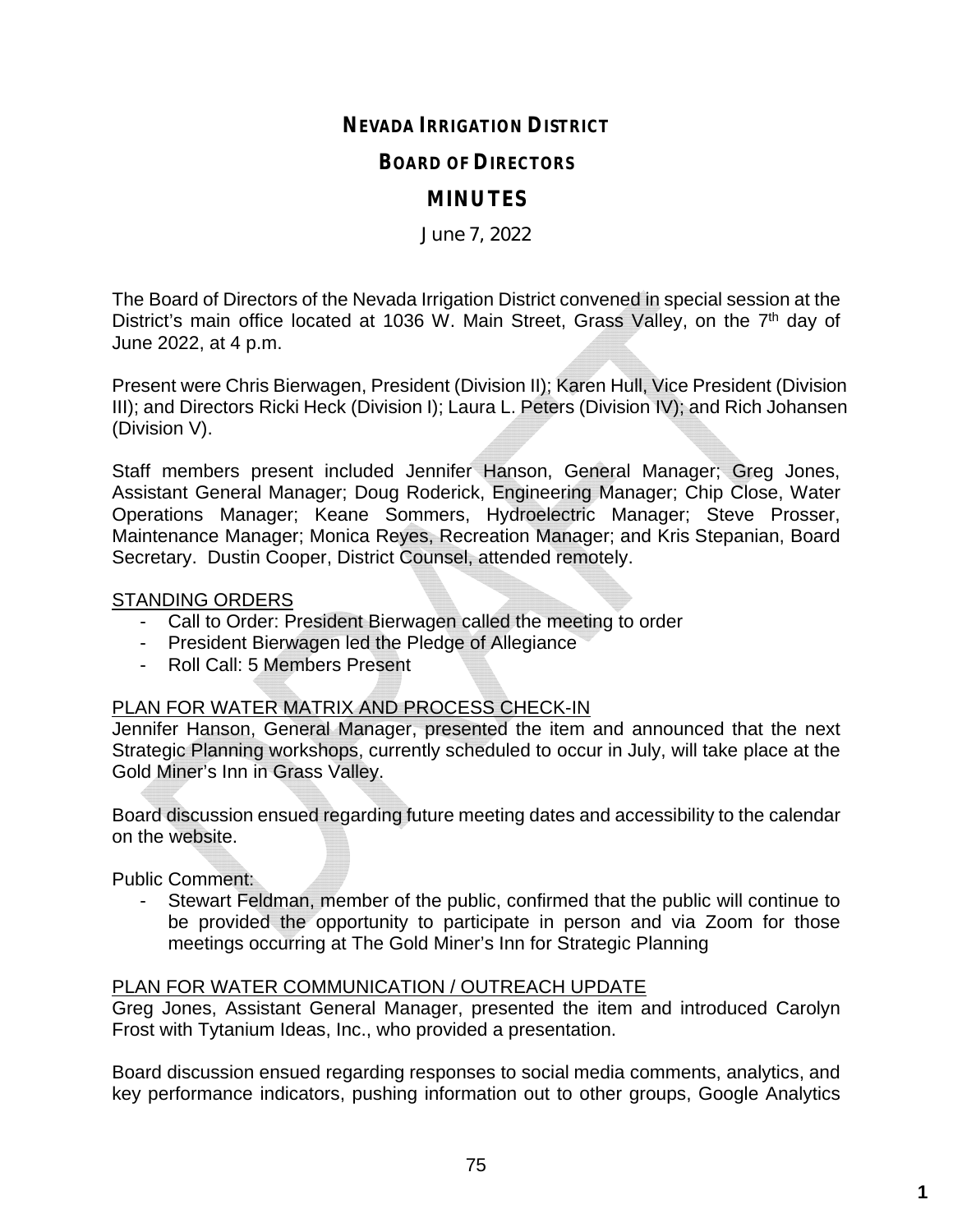and Google My Business, NID's social media platform incorporating Plan for Water on every post, content preparation, outreach helping to educate customers of the District.

Public Comment:

- Stewart Feldman, member of the public, requested more Plan for Water focus on the District's website and suggested web links to social media sites be available on the website
- Brad Fowler, member of the public and the local agriculture community, commented on the District's efforts to increase community engagement, reaching the peripheral community, and offered a reminder that the core of the District has been engaged for 100 years and will continue to be engaged
- Carl McCosker, member of the public and the local agriculture community, spoke about sustainable agriculture in Nevada County, asked the Board to keep in mind its original formation purpose was to support agriculture, and expressed his desire to ensure that our agriculture is not destroyed

# PLAN FOR WATER - PROPOSED STRATEGIC PLANNING PROCESS

Jennifer Hanson, General Manager, presented the item.

Board discussion ensued regarding the Strategic Planning process, including:

- Capital Improvement Plan and Budget adhering to the Strategic Plan
- Assurance of a dependable water supply and strategic priorities
- Selected stakeholder groups to present the Board with a SWOT analysis for different viewpoints – General Manager will reach out to those groups
- General public members that are treated water customers will be able to complete a survey to obtain their feedback
- Work done from 2019 workshops will be brought back when reviewing previous efforts during an environmental scan
- Roles of stakeholders, managers, and the Board
- Watershed management

Public Comment:

Brad Fowler, member of the public, commented on the countless hours that he wasted attending previous planning process meetings and other focus group meetings, and he hopes that this time it will be different

## PLAN FOR WATER WORKSHOP #8 – NID RISK

Greg Jones, Assistant General Manager, presented the item that included an overview of risks to NID.

Board discussion ensued regarding risk probability, community perception of risk, dam safety, a more detailed risk matrix, FERC requirements, and financial risks.